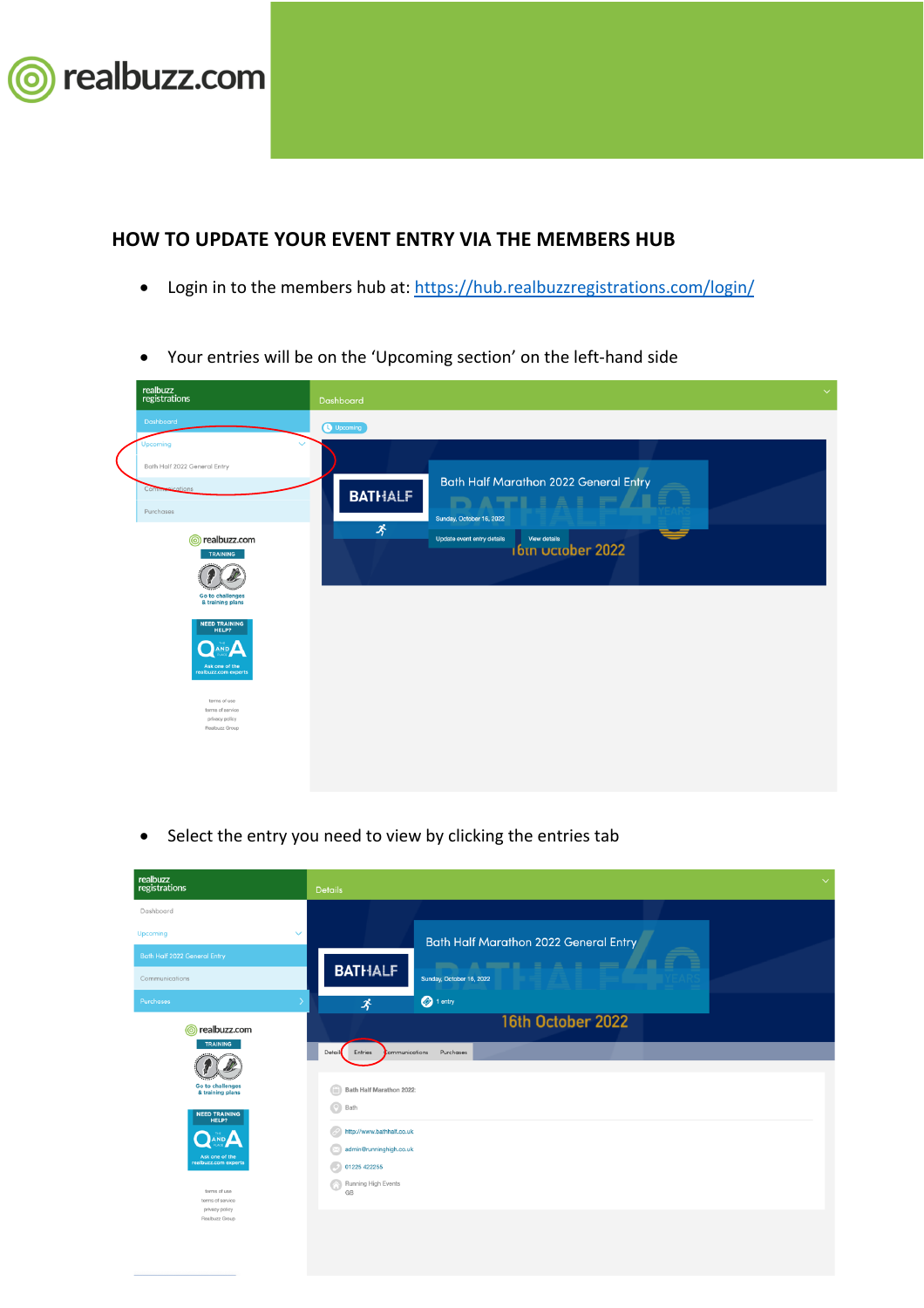• If you have entered more than one person using your account, the individual names will be listed on the left-hand side of the entry details. Select the name of the entrant you wish to change



- Scroll down to the options available to you.
	- a) Transfer to another event
	- b) Transfer to another person
	- c) Transfer option section

|   | Address                                                                     | 1 The Exchange<br>St. John Street<br>Chester<br>Cheshire<br>CH1 1DA<br>United Kingdom | Update event entry details |
|---|-----------------------------------------------------------------------------|---------------------------------------------------------------------------------------|----------------------------|
|   | <b>B</b> Fundraising                                                        |                                                                                       |                            |
|   | No fundraising platforms have been set up for this entry process.           |                                                                                       |                            |
| e | <b>Transfers</b>                                                            |                                                                                       |                            |
|   | Transfer to another event                                                   |                                                                                       |                            |
|   | Choose                                                                      |                                                                                       |                            |
|   | Start Transfer<br>Transfer to another person                                |                                                                                       |                            |
|   | First name                                                                  |                                                                                       |                            |
|   | Last name                                                                   |                                                                                       |                            |
|   | Email                                                                       |                                                                                       |                            |
|   | Send invite                                                                 |                                                                                       |                            |
| ബ | Withdrawals                                                                 |                                                                                       |                            |
|   | Please contact the event organiser if you wish to withdraw from this event. |                                                                                       |                            |
|   | Postponement Oct 22<br>You have yet to make a selection.                    |                                                                                       |                            |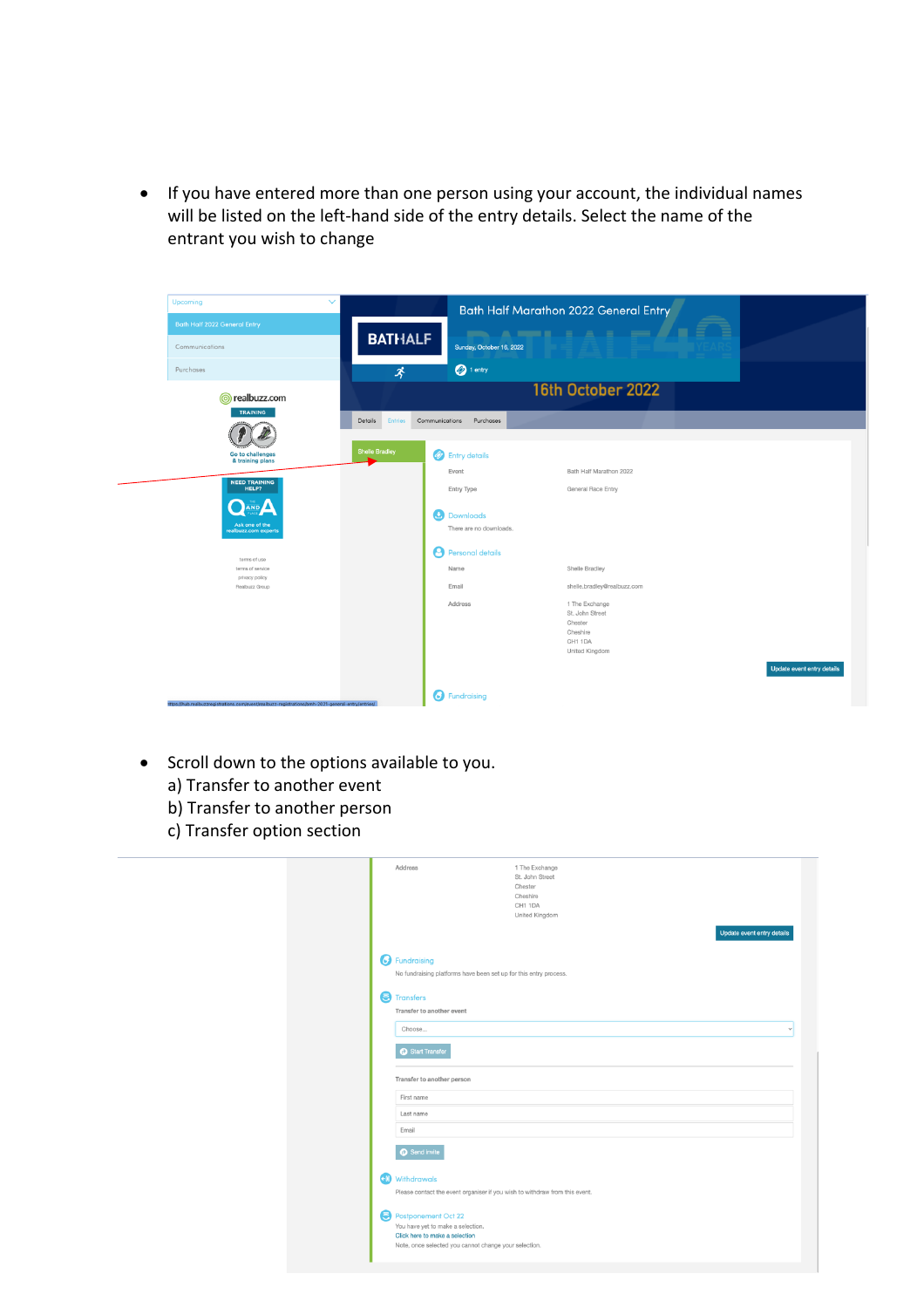## **TRANSER TO ANOTHER EVENT**

- To use this option simply click the drop-down box to select the event (or events) you are able to choose from.
- Click the start transfer button

| ---------<br>St. John Street<br>Chester<br>Cheshire<br>CH1 1DA<br>United Kingdom<br>Update event entry details                                      |  |
|-----------------------------------------------------------------------------------------------------------------------------------------------------|--|
| <b>B</b> Fundraising<br>No fundraising platforms have been set up for this entry process.                                                           |  |
| ε<br><b>Transfers</b><br>Transfer to another event                                                                                                  |  |
| This option will allow you to defer your currenty entry to the 2023 event to be held on 15th October 2023                                           |  |
| Defer your BATHALF 2022 entry to BATHALF 2023                                                                                                       |  |
| Start Transfer                                                                                                                                      |  |
| Transfer to another person                                                                                                                          |  |
| First name                                                                                                                                          |  |
| Last name                                                                                                                                           |  |
| Email                                                                                                                                               |  |
| Send invite                                                                                                                                         |  |
| Withdrawals<br>$\leftarrow$ [0]<br>Please contact the event organiser if you wish to withdraw from this event.                                      |  |
| Postponement Oct 22<br>You have yet to make a selection.<br>Click here to make a selection<br>Note, once selected you cannot change your selection. |  |

## **TRANSFER TO ANOTHER PERSON**

| Transfer to another person |  |  |  |  |
|----------------------------|--|--|--|--|
| First name                 |  |  |  |  |
| Last name                  |  |  |  |  |
| Email                      |  |  |  |  |
| Send invite                |  |  |  |  |

Enter the details of the person you wish to transfer your entry to and click send invite

| Andrew                      |  |  |
|-----------------------------|--|--|
| Marsden                     |  |  |
| andrew.marsden@realbuzz.com |  |  |